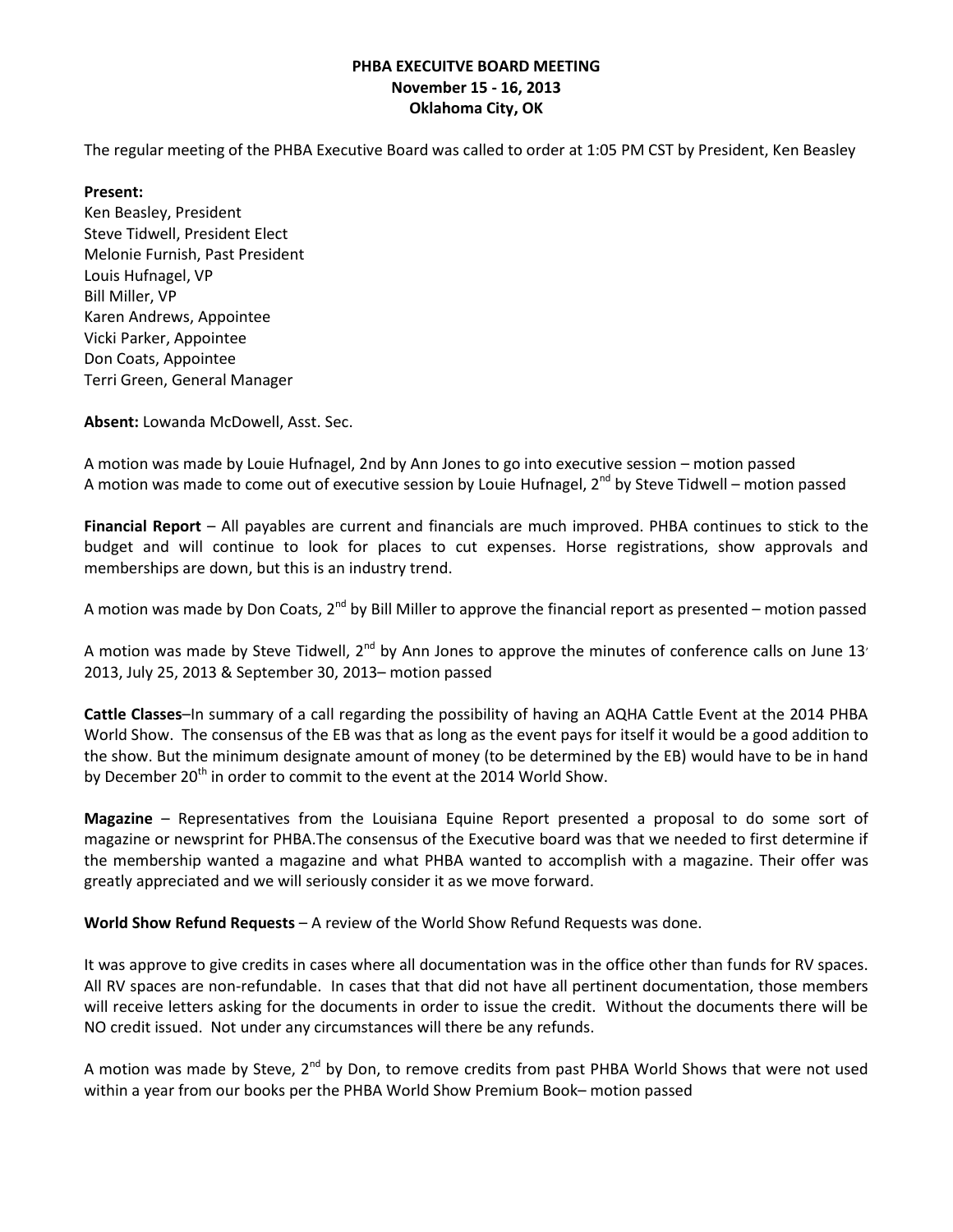**Challenged Horseman Program** – A report was given by Jarrell Jackson. There is a request to increase the amount of Arena time to hold 6 more classes to be able to include a loping class at the 2014 PHBA World Show.

There will also be rule changes being submitted for the 2014 PHBA Handbook.

A motion was made by Don Coats,  $2^{nd}$  by Steve Tidwell, that due to time constraints by executive order the pending CHP rule changes be adopted for the 2014 PHBA Handbook even if they are not ready for the printing of the handbook. – Motion passed

The CHP continues to be financially sound.

**Youth** – A report was given by Jarrell Jackson. The focus is on communication. The youth had its first conference call with 100% participation either on the call or by contacting prior to the call that they would not be able to participate. The Youth are planning to do laser tag again. They will also plan other youth activities during adult functions.

At the 2014 convention, Jarrell is looking into bringing in a speaker to come in and talk to the youth using the fund established for youth development. He needs a date and time to plan it. Terri Green gave them Friday March  $14^{th}$  starting @11:30.

**Youth World Show**- T-Shirt design is already created and approved. Youth are working on getting World Show Sponsors. They found a room under the stands that they would like to hold a youth dance. They did propose some rule changes for the Handbook that the Youth President will submit to Terri Green. (Those proposals are due now to be considered at the 2014 convention.) The youth asked to introduce a "Premiere Exhibitor".

**Heritage Foundation** – A report was given by Floyd Branson. They are working on a Facebook page. T-Shirt idea led to Branding discussion. They are asking if they can use the "P" with a horse head in it as part of their branding to draw a relationship with PHBA. That is a legal question that will have to be discussed further.

A reception is being planned for the convention to thank those who have contributed so far at 4-5:30 the evening before the convention. They are sponsoring a dinner at the convention and bringing in the Cowboy Museum Director in to speak as the entertainment.

World show classes they are still sponsoring are a Halter Class and a Western Pleasure type class. They are also willing to sponsor a lunch at the show. This year they will work with Terri Green on the lunch sponsorship.

Bill asked if there was a sprinkler system in the museum; there is not. He also asked if there was insurance and they only have liability insurance. The suggestion from the Executive Board was to have a form signed exempting the PHBF from liability for damage or loss of items on loan. The Foundation indicated that they already do get release forms signed.

The appraisals were done, but are requested to remain confidential. Vicki Parker asked that a copy be kept on file at the PHBA office. Ken Beasley will make sure that Terri Green has a copy.

The PHBF requested a spelling correction on the PHBA home page that was done during the meeting.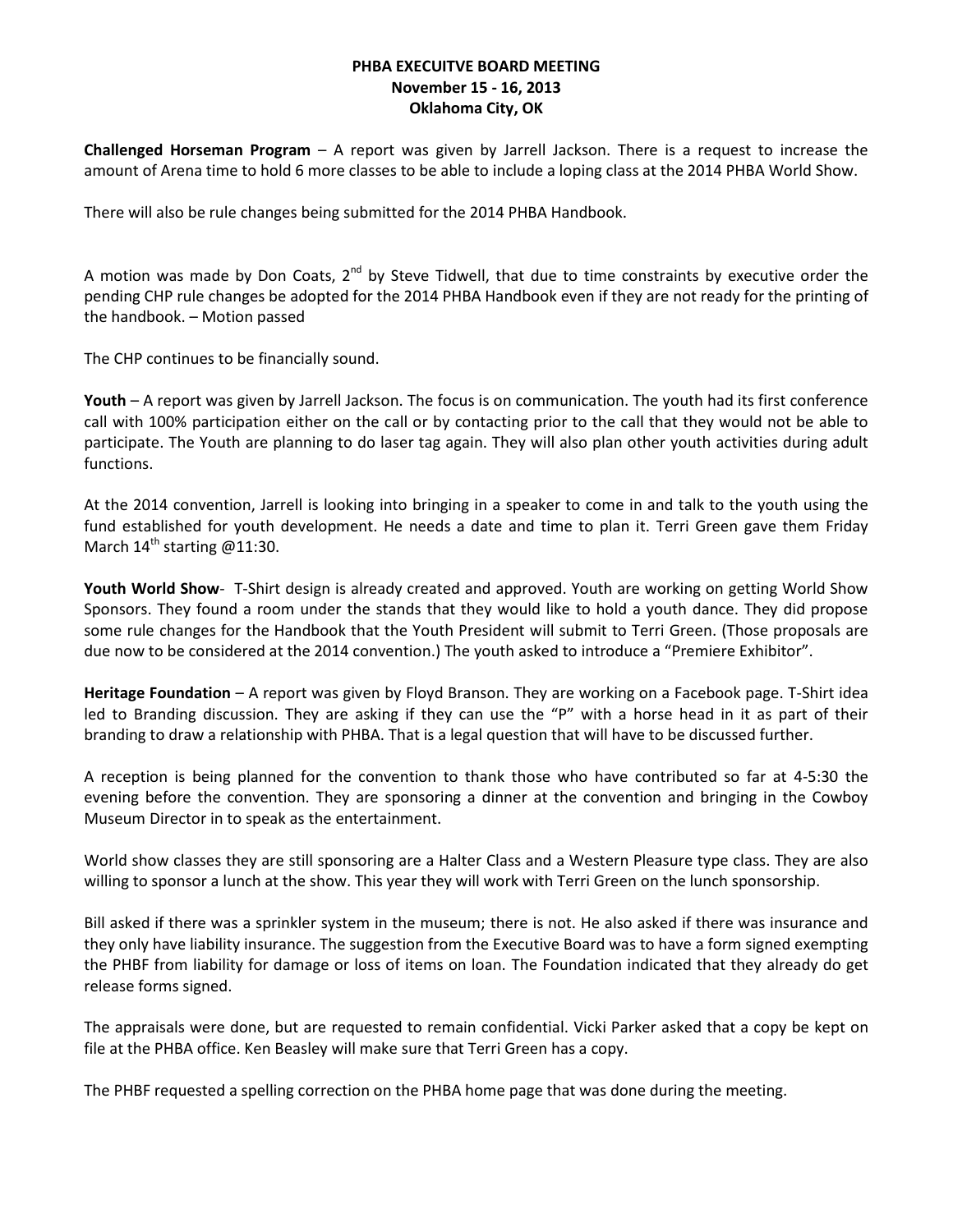**Year End Awards**–It was requested by the EB that Terri Green shop for appropriate and similar awards to last year's awards keeping within a similar value. It was noted that the handbook states and appropriate award will be given, but stops short of naming the award to be given. There was discussion of bringing the Awards Committee in on the awards discussion and the need to keep the awards similar or to disclose major changes early in the year so exhibitors are not disappointed.

**Novice Amateur Eligibility**–The revised Novice Amateur program was reviewed and discussed, but since the board was so divided, the topic was tabled until later in the meeting so we could get other important issues addressed within the time allowed.

### **Dixie Nationals**

The General Manager recommended that the MPA show request be approved as a 2 judge stock show to Linda Case and not MPA as an affiliate show. The HOPE show that was approved will stand. The previous denied application will stand as MPA is not an active affiliate.

A motion was made by Melonie Furnish,  $2^{nd}$  by Bill Miller to deny the appeal to reconsider the denied show approval for MPA. Motion passed

The Executive Board gave the General Manager, Terri Green, a directive to follow the rules pertaining to show approvals and have the individual submit a show approval rather than using the inactive APA.

#### **Handbook**

There are references in the handbook to the Magazine. The question was if they should be changed, but the Executive Board determined since the references are to "Magazine or website" no changes are necessary.

#### **PIP**

The Executive Board decided that of the proposals from Marlene Cowie we would like her to go ahead with the ad and doing a new PIP pamphlet. Karen Andrews was asked to talk to Marlene Cowie about the facebook webpage before we consider that option. Ken Beasley will contact her on the Ad and PIP pamphlet.

#### **World Show Proposed Changes**

Terri Green spoke regarding the NSBA classes. And it was the recommendation of the Executive Board to take her proposals back to the World Show committee.

Stakes Classes and Payout class suggestions were also discussed.

A suggestion from Clay at Cowboy Bronze was also discussed.

The Tennessee Walker that showed in the 2013 World show Parade Class is currently registered Stock Type. It was discussed that the horse should be Pleasure Type according to the PHBA handbook. Terri Green will contact the owners regarding the mis-typed registration.

A review of the proposed World Show Judges list was done and adjustments were made. The list will now go to the World Show management to start hiring judges for the 2014 World Show.